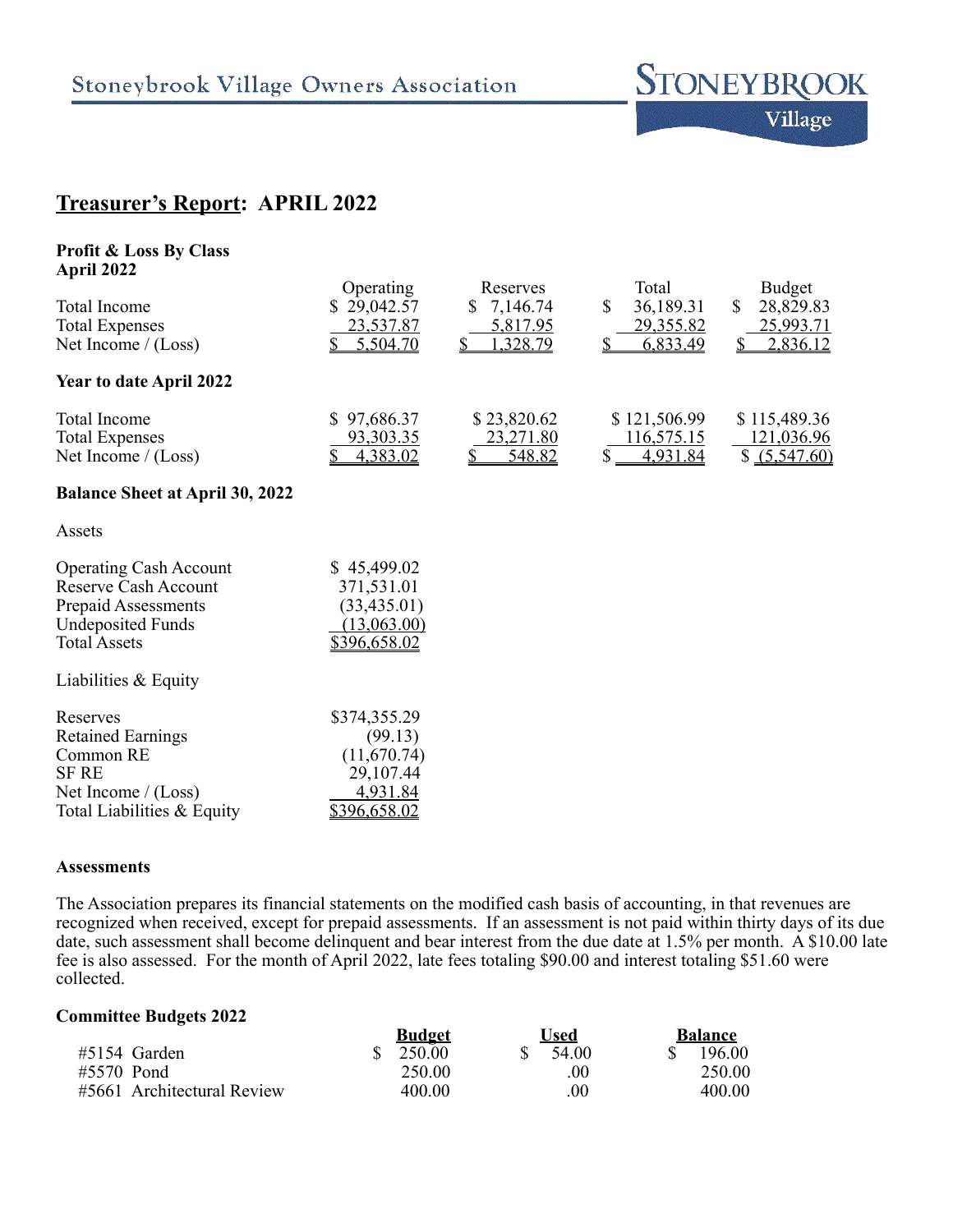#### **Committee Budgets 2022** (Continued)

| <b>Budget</b>                             | Used   | <b>Balance</b> |
|-------------------------------------------|--------|----------------|
| \$1,500.00                                | .00.   | \$1,500.00     |
| 1,660.00                                  | 759 39 | 900.61         |
| 250.00                                    | 205.90 | 44 10          |
| #5667 Board Nomination Advisory<br>250.00 | .00.   | 250.00         |
| 250.00                                    | .00    | 250.00         |
|                                           |        |                |

# **Operating net income was \$2,666.29 under budget for April 2022, as follows:**

| 6,000.69   |
|------------|
| 132.54     |
| 463.95     |
| (1,161.39) |
| 500.05     |
| 3,775.01   |
| (375.76)   |
| 0.00       |
| 0.00       |
|            |
|            |

#### **Reserves**

|                  | <b>Beginning</b> | <b>Additions</b> | <b>Deductions</b> | Ending       |
|------------------|------------------|------------------|-------------------|--------------|
| April 2021       | 349, 353. 46     | 5,128.04         | 3,446.00          | 351,035.50   |
| May 2021         | 351,035.50       | 5,109.29         | 1,066.43          | 355,078.36   |
| June 2021        | 355,078.36       | 5,109.29         | 465.00            | 359,722.65   |
| <b>July 2021</b> | 359,722.65       | 5,109.29         | .00               | 364,831.94   |
| August 2021      | 364,831.94       | 5,109.29         | 2,359.05          | 367,582.18   |
| September 2021   | 367,582.18       | 5,109.29         | .00.              | 372,691.47   |
| October 2021     | 372,691.47       | 5,109.29         | .00               | 377,800.76   |
| November 2021    | 377,800.76       | 5,109.29         | 2,997.50          | 379,912.55   |
| December 2021    | 379,912.55       | 5,109.29         | 1,520.00          | 383,501.84   |
| January 2022     | 383,501.84       | 5,234.73         | 2,947.46          | 385,789.11   |
| February 2022    | 385,789.11       | 5,234.73         | 2,678.05          | 388, 345. 79 |
| March 2022       | 388, 345. 79     | 4,290.27         | 5,817.95          | 386,818.11   |
| April 2022       | 386,818.11       | 7,146.74         | 5,817.95          | 388,146.90   |

# **A/R Aging Summary**

|                                  | Apr 30, 2022     | Mar 31, 2022     | Feb 28, 2022            |
|----------------------------------|------------------|------------------|-------------------------|
| Prepaid assessments              | $\$$ (33,435.01) | $\$$ (34,270.56) | (22, 427, 74)           |
| Unpaid assessments including P&I | 6,620.75         | 14.334.92        | 7,294.30                |
| Balance                          | \$(26,814.26)    | $\{19.935.64\}$  | $\frac{(15,133,44)}{2}$ |

There are 10 owners who haven't yet fully paid the new assessment amount for the month. All owners received a reminder statement in the mail. There are 7 owners who haven't paid the full assessment for last month. They've all received late fees and interest charges.